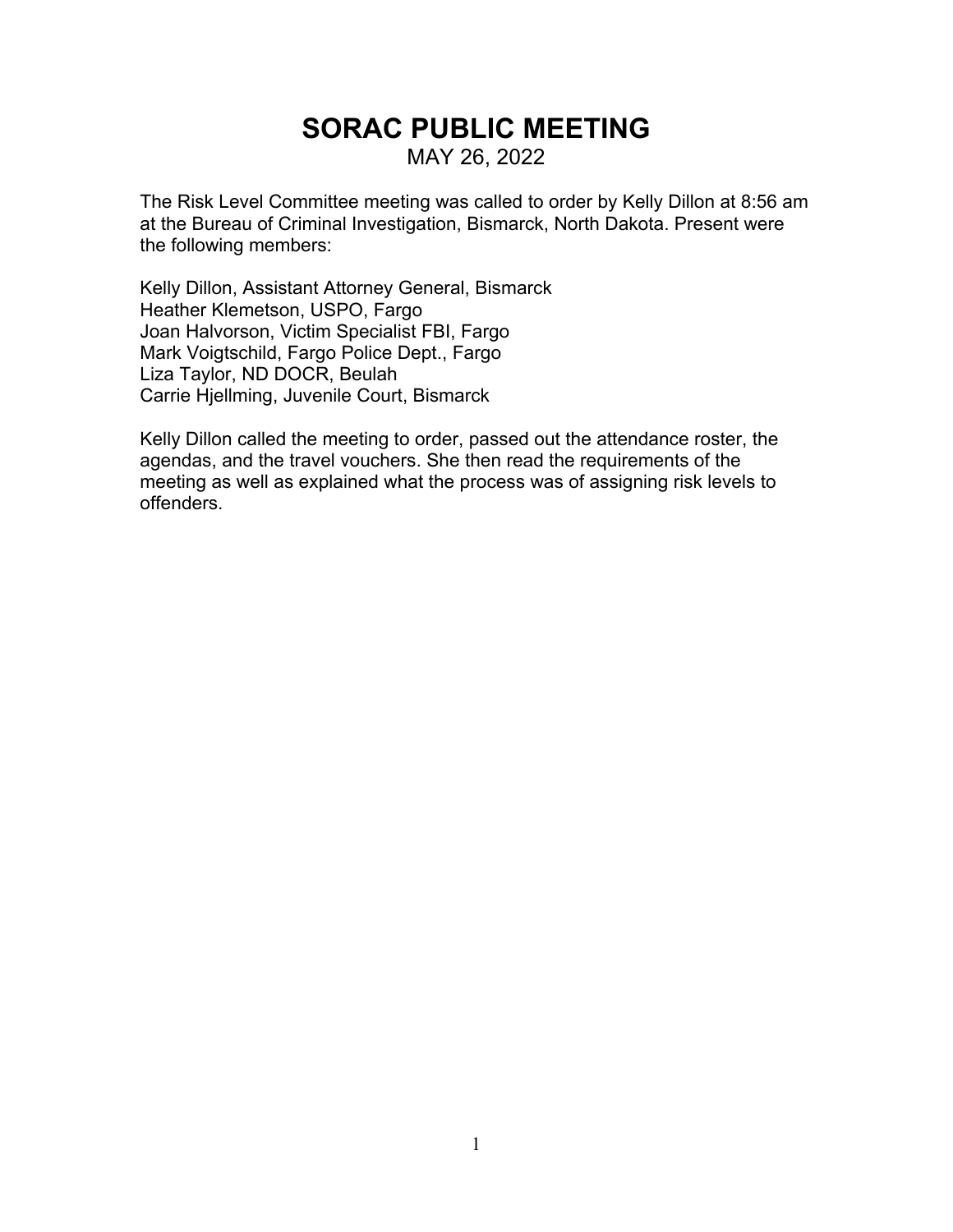# OFFENDER: **220366 MATCHA, TAD CHRISTOPHER - R&R – Written Submission**

By: Kelly Dillon

#### **Begin Executive Session at 8:57 am Adjourn Executive Session at 9:04 am**

ACTION: Joan Halvorson made a motion to rate the above offender at a LOW risk level.

Liza Taylor seconded the motion.

Joan Halvorson, Mark Voigtschild, Heather Klemetson, Carrie Hjellming and Liza Taylor voted to rate the above offender at a LOW risk level.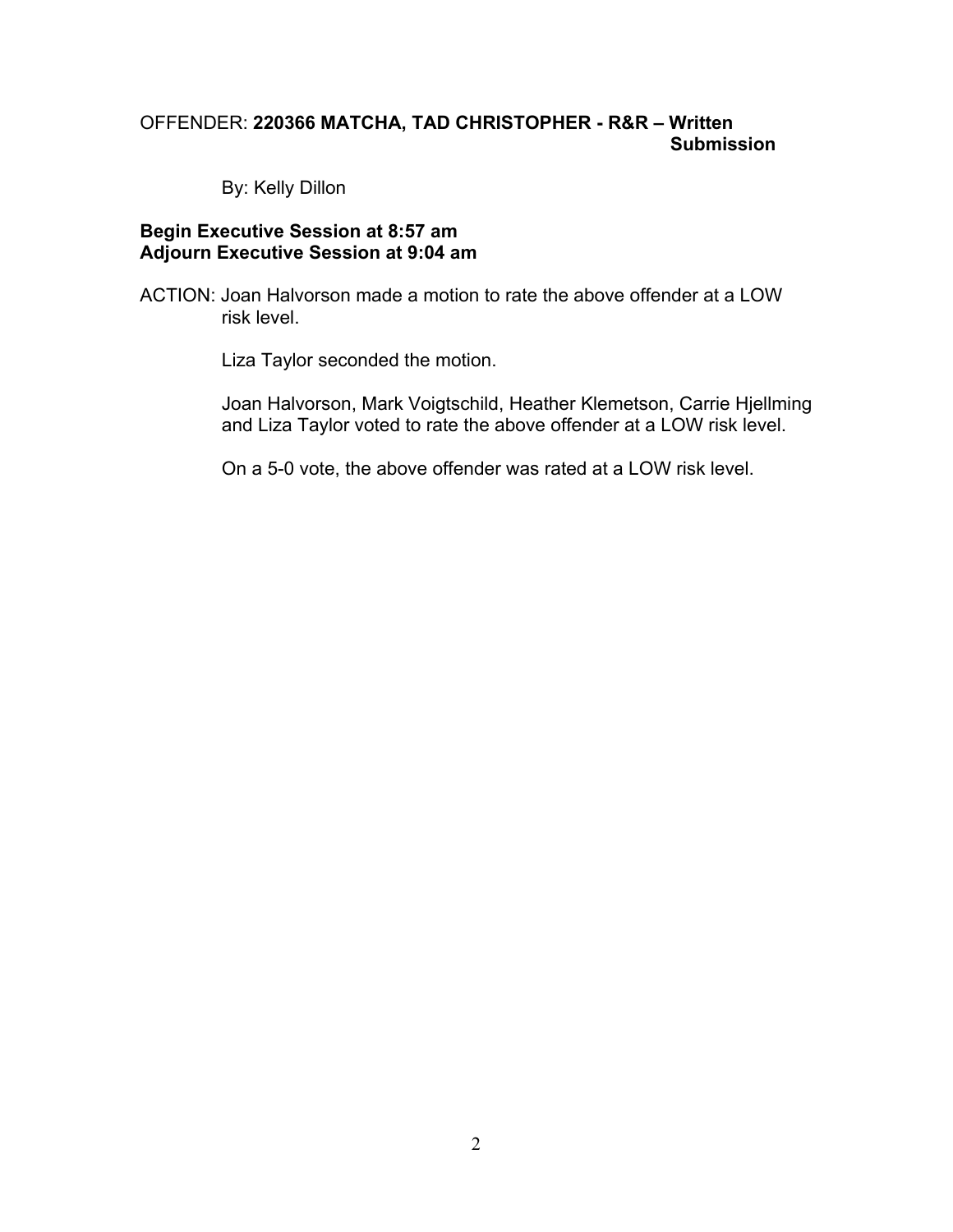#### OFFENDER: **171786 MORSETTE, MEDICINE BIRD - Supplement**

By: Heather Klemetson

## **Begin Executive Session at 9:06 am Adjourn Executive Session at 9:22 am**

ACTION: Heather Klemetson made a motion to rate the above offender at a MODERATE risk level.

Joan Halvorson seconded the motion.

Joan Halvorson, Mark Voigtschild, Heather Klemetson, Carrie Hjellming and Liza Taylor voted to rate the above offender at a MODERATE risk level.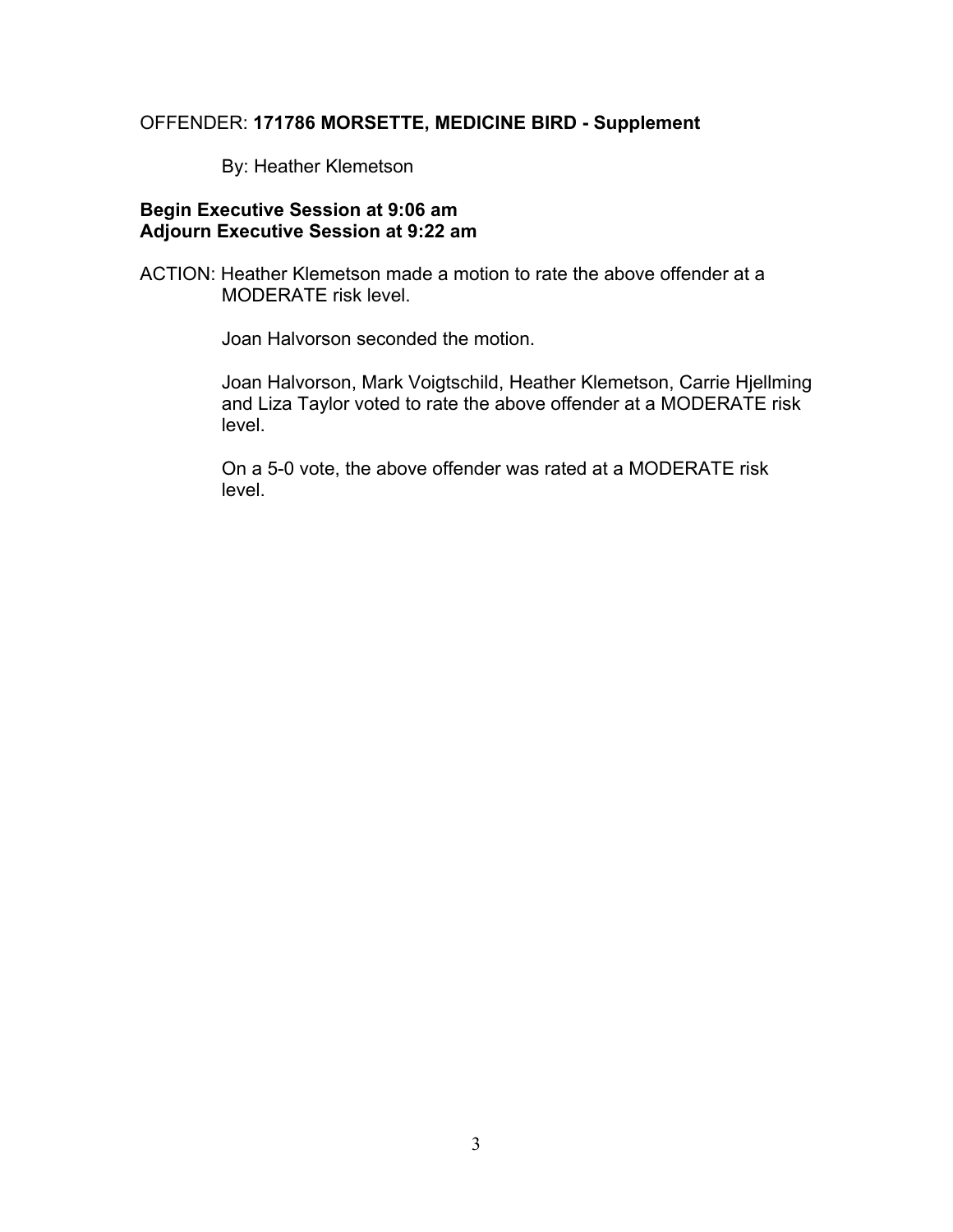# OFFENDER: **240179 HAUGEN, RICHARD CARSTEN - R&R – Telephone Conference**

By: Kelly Dillon

#### **Begin Executive Session at 9:24 am Adjourn Executive Session at 9:42 am**

ACTION: Heather Klemetson made a motion to rate the above offender at a MODERATE risk level.

Liza Taylor seconded the motion.

Joan Halvorson, Mark Voigtschild, Heather Klemetson, Carrie Hjellming and Liza Taylor voted to rate the above offender at a MODERATE risk level.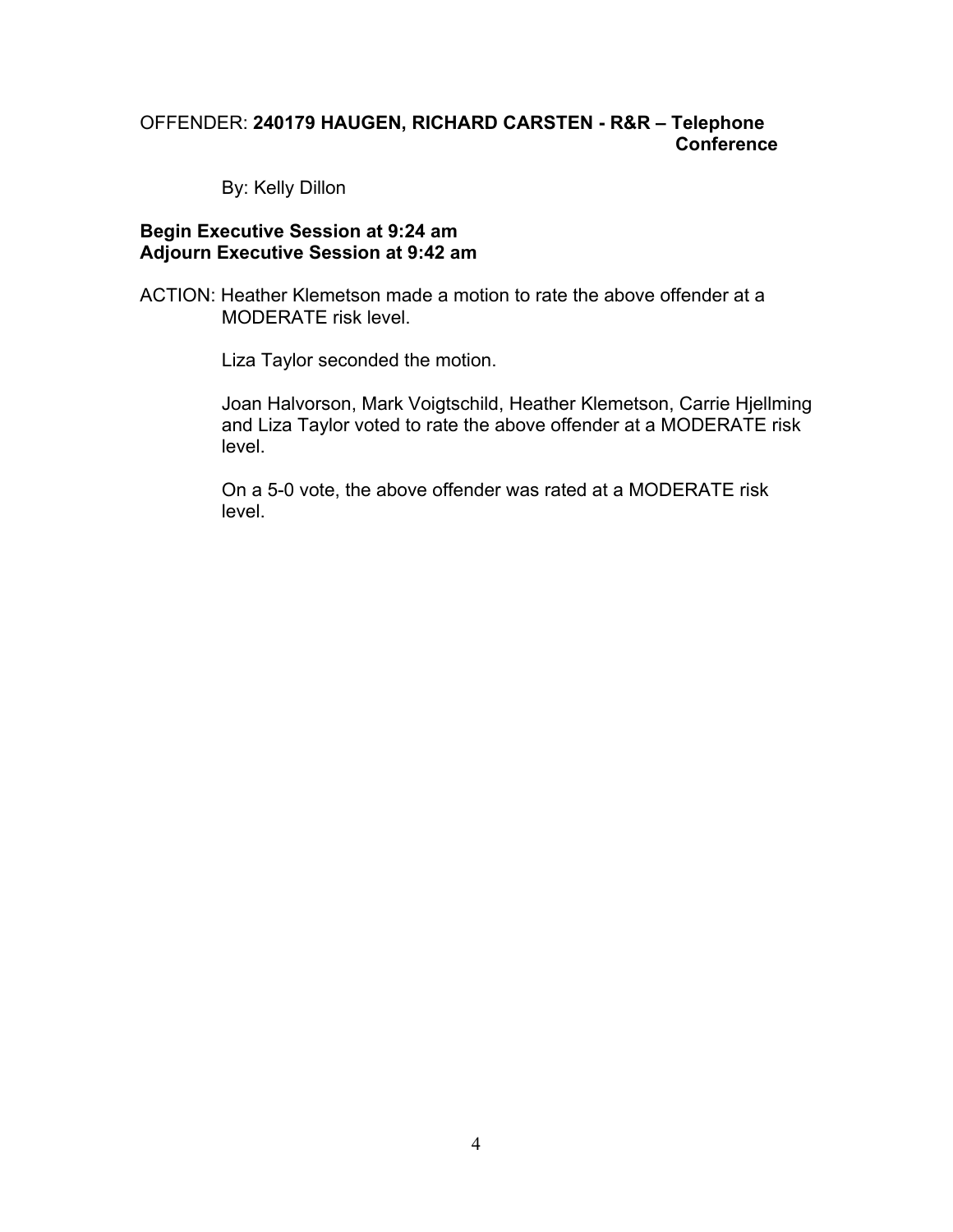#### OFFENDER: **251803 SMITH, MARQUIS LOINEL - Supplement**

By: Joan Halvorson

# **Begin Executive Session at 9:43 am Adjourn Executive Session at 9:46 am**

ACTION: Joan Halvorson made a motion to rate the above offender at a HIGH risk level.

Mark Voigtschild seconded the motion.

Joan Halvorson, Mark Voigtschild, Heather Klemetson, Carrie Hjellming and Liza Taylor voted to rate the above offender at a HIGH risk level.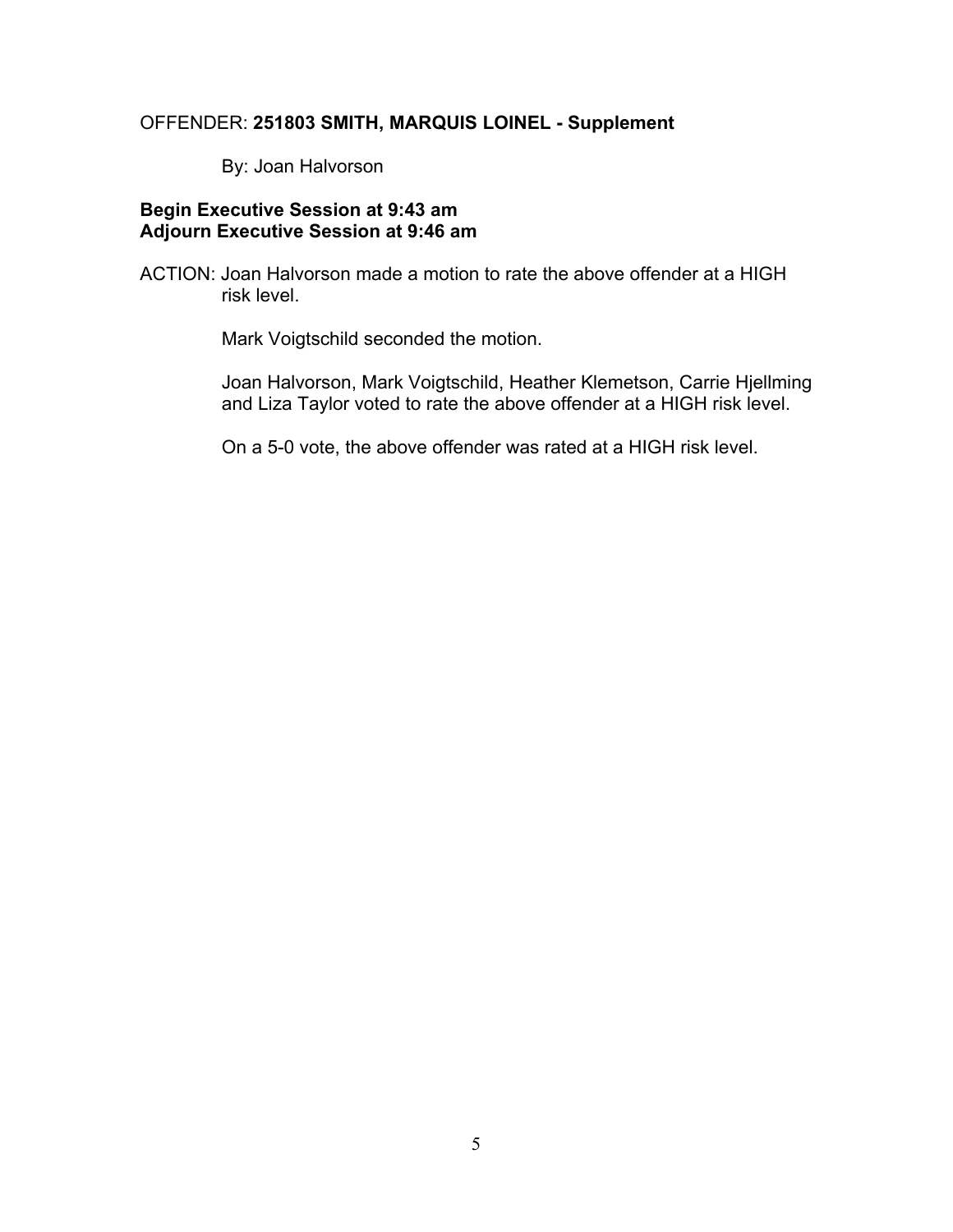#### OFFENDER: **253376 GUNWALL, KOBIE JAYMES - Supplement**

By: Mark Voigtschild

# **Begin Executive Session at 9:48 am Adjourn Executive Session at 9:55 am**

ACTION: Mark Voigtschild made a motion to rate the above offender at a HIGH risk level.

Liza Taylor seconded the motion.

Joan Halvorson, Mark Voigtschild, Heather Klemetson, Carrie Hjellming and Liza Taylor voted to rate the above offender at a HIGH risk level.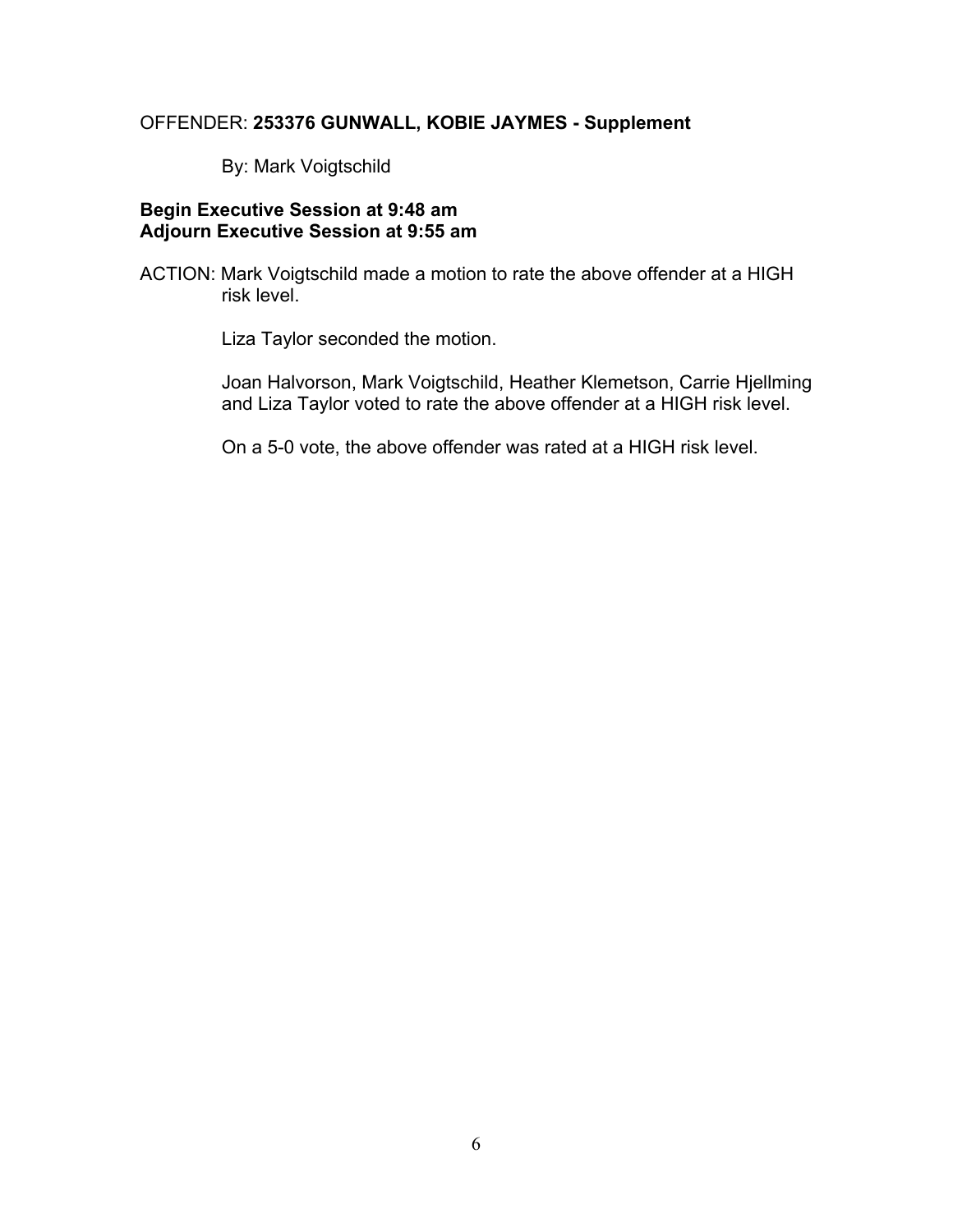# OFFENDER: **49521 RICHARDSON, ALLAN DALE - R&R – Telephone Conference**

By: Kelly Dillon

#### **Begin Executive Session at 9:56 am Adjourn Executive Session at 10:13 am**

ACTION: Joan Halvorson made a motion to rate the above offender at a MODERATE risk level.

Heather Klemetson seconded the motion.

Mark Voigtschild, Carrie Hjellming and Liza Taylor voted to rate the above offender at a HIGH risk level.

Joan Halvorson and Heather Klemetson voted to rate the above offender at a MODERATE risk level.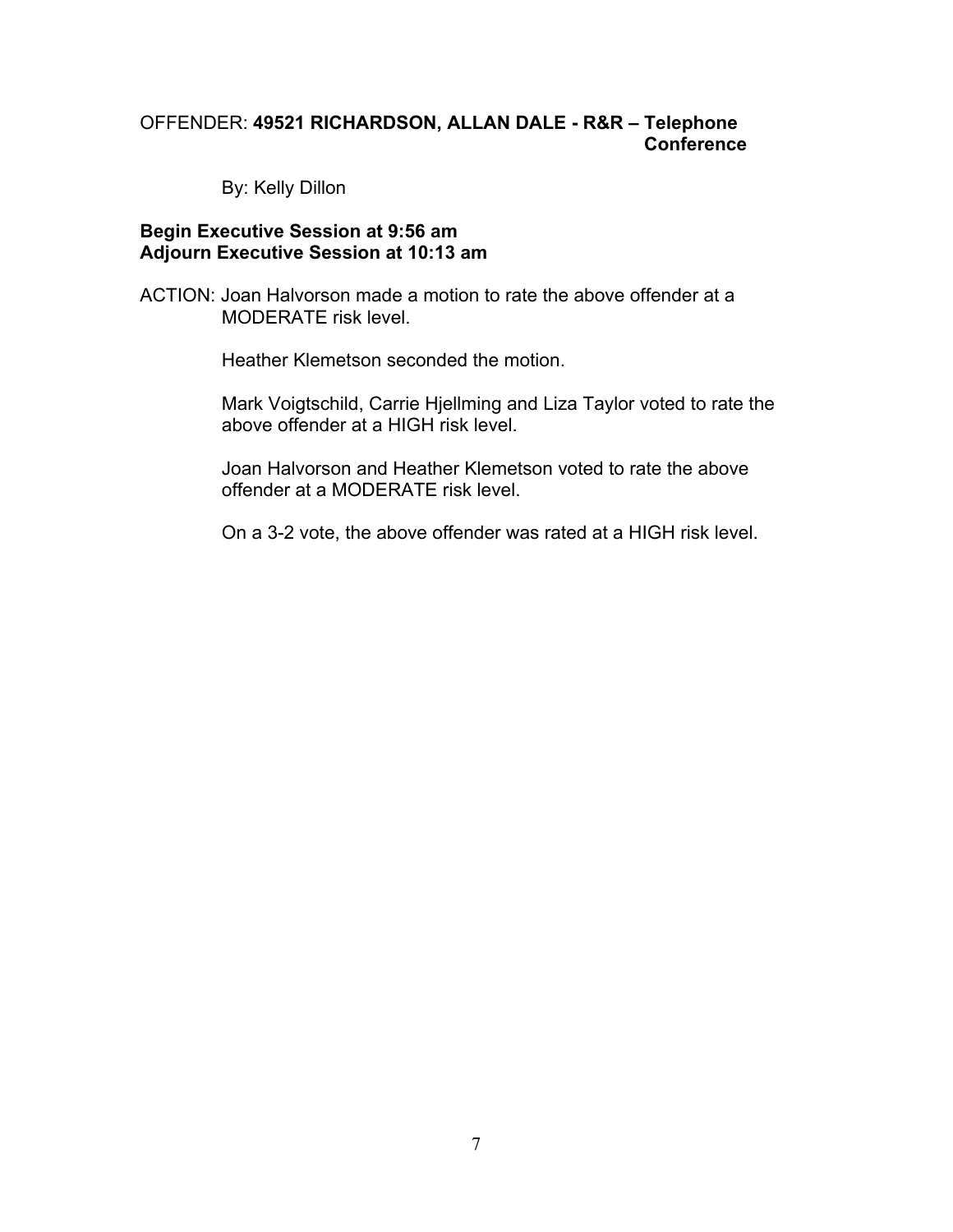# OFFENDER: **143511 BJORNSON, MARVIN DEAN - Supplement**

By: Liza Taylor

# **Begin Executive Session at 10:14 am Adjourn Executive Session at 10:20 am**

ACTION: Liza Taylor made a motion to rate the above offender at a MODERATE risk level.

Mark Voigtschild seconded the motion.

Joan Halvorson, Mark Voigtschild, Heather Klemetson, Carrie Hjellming and Liza Taylor voted to rate the above offender at a MODERATE risk level.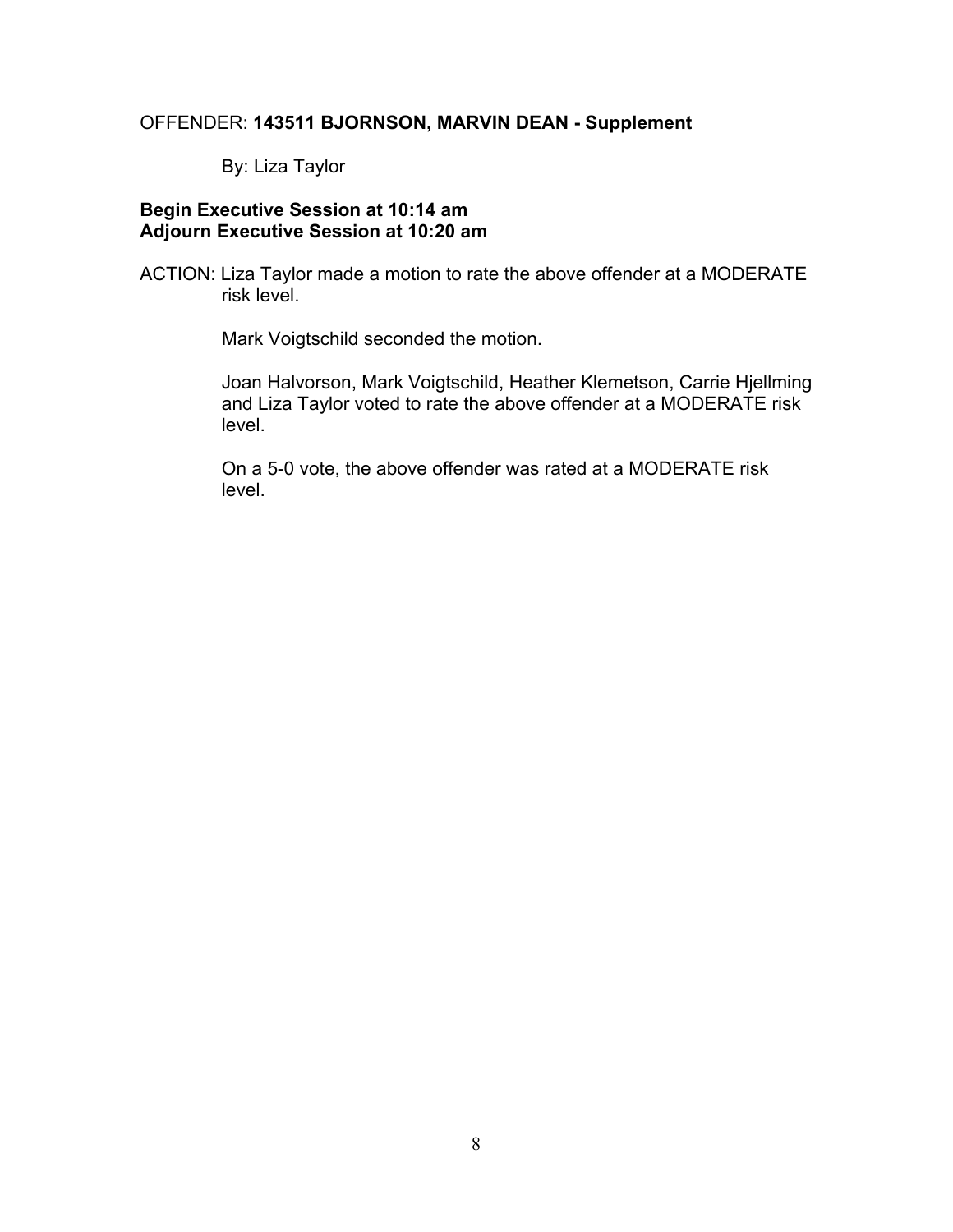# OFFENDER: **204250 LEDOUX, BRANDON RYAN - R&R – Telephone Conference**

By: Kelly Dillon

#### **Begin Executive Session at 10:21 am Adjourn Executive Session at 10:34 am**

ACTION: Mark Voigtschild made a motion to rate the above offender at a MODERATE risk level.

Joan Halvorson seconded the motion.

Joan Halvorson, Mark Voigtschild, Heather Klemetson, Carrie Hjellming and Liza Taylor voted to rate the above offender at a MODERATE risk level.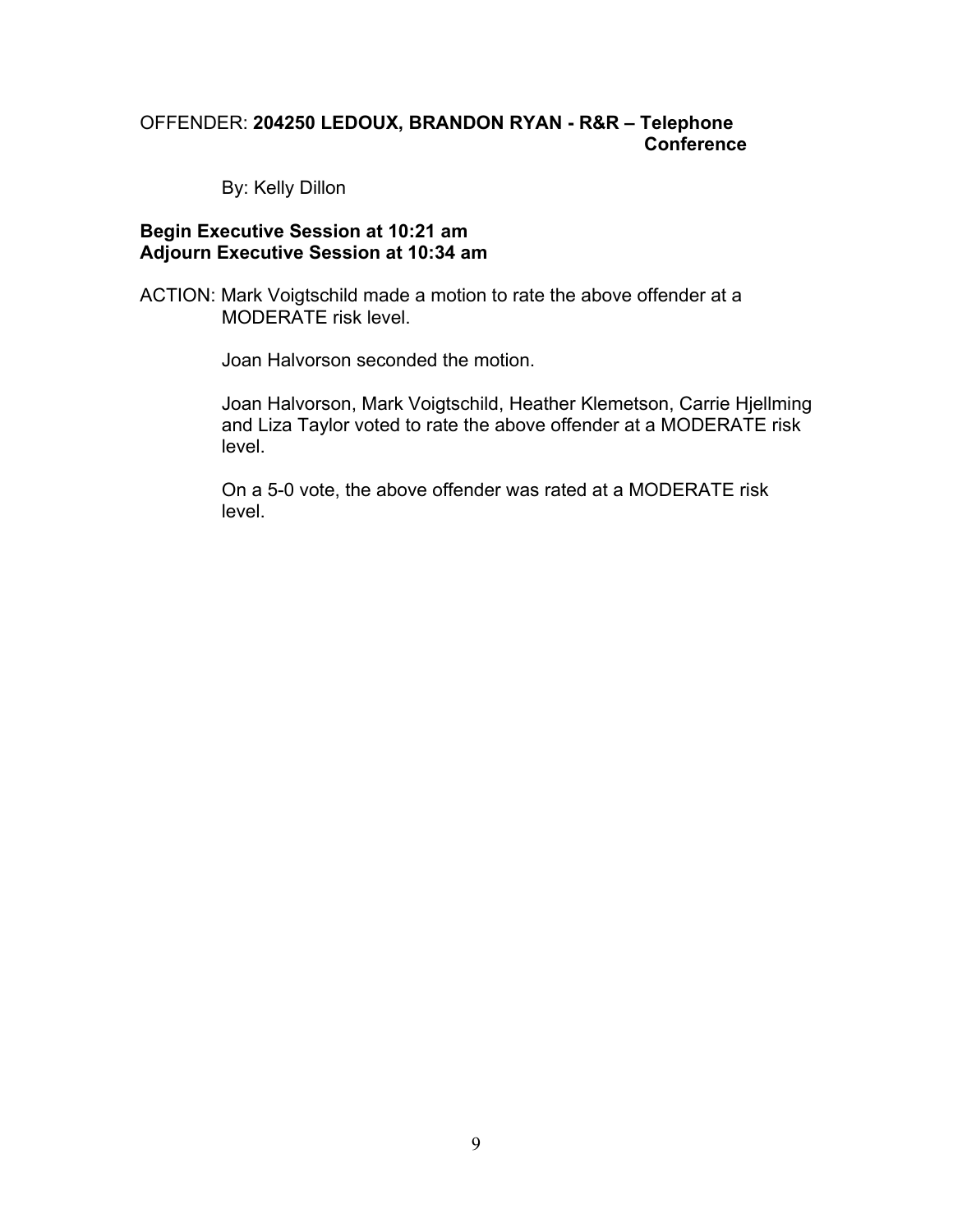# OFFENDER: **162197 GALUSHA, JOSHUA WAYNE - Supplement**

By: Carrie Hjellming

## **Begin Executive Session at 10:44 am Adjourn Executive Session at 10:49 am**

ACTION: Carrie Hjellming made a motion to rate the above offender at a HIGH risk level.

Liza Taylor seconded the motion.

Mark Voigtschild, Carrie Hjellming and Liza Taylor voted to rate the above offender at a HIGH risk level.

Joan Halvorson and Heather Klemetson voted to rate the above offender at a MODERATE risk level.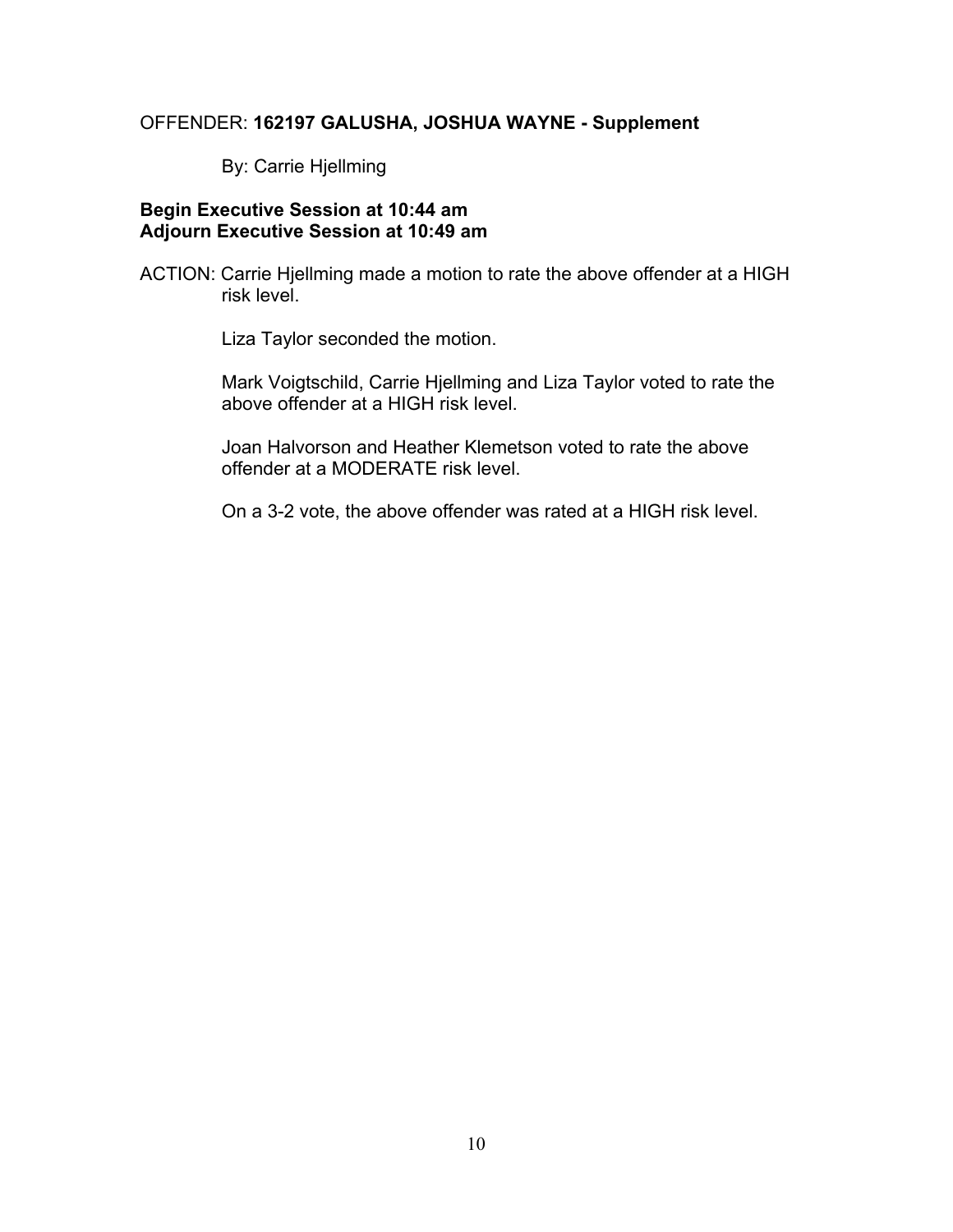# OFFENDER: **210723 TASKEY, JOSEPH AARON - Supplement**

By: Mark Voigtschild

# **Begin Executive Session at 10:50 am Adjourn Executive Session at 11:01 am**

ACTION: Mark Voigtschild made a motion to rate the above offender at a HIGH risk level.

Liza Taylor seconded the motion.

Joan Halvorson, Mark Voigtschild, Heather Klemetson, Carrie Hjellming and Liza Taylor voted to rate the above offender at a HIGH risk level.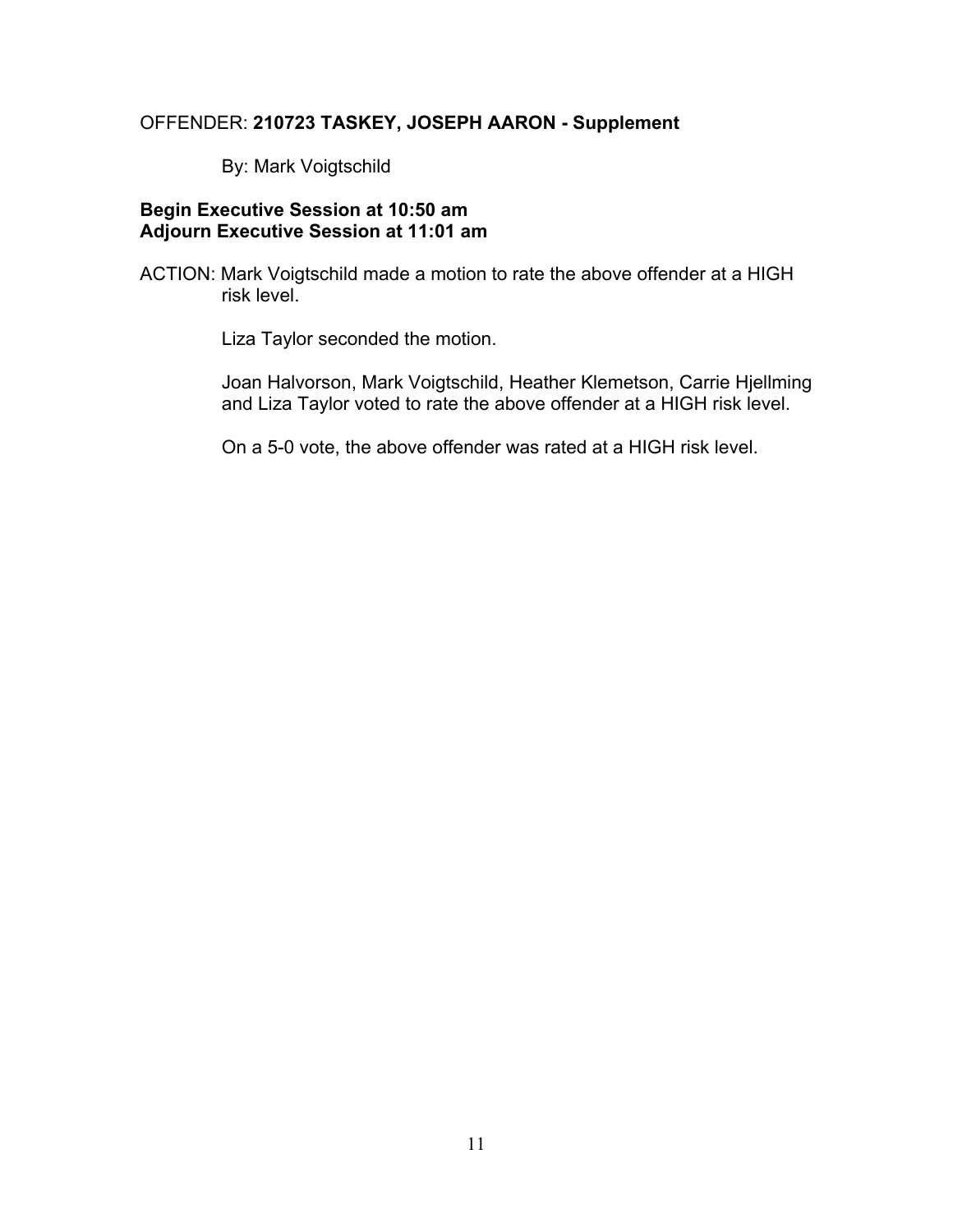# OFFENDER: **210836 STEWART, JOSHUA DARYL - R&R – Telephone Conference**

By: Kelly Dillon

#### **Begin Executive Session at 11:03 am Adjourn Executive Session at 11:12 am**

ACTION: Joan Halvorson made a motion to rate the above offender at a LOW risk level.

Liza Taylor seconded the motion.

Joan Halvorson, Mark Voigtschild, Heather Klemetson, Carrie Hjellming and Liza Taylor voted to rate the above offender at a LOW risk level.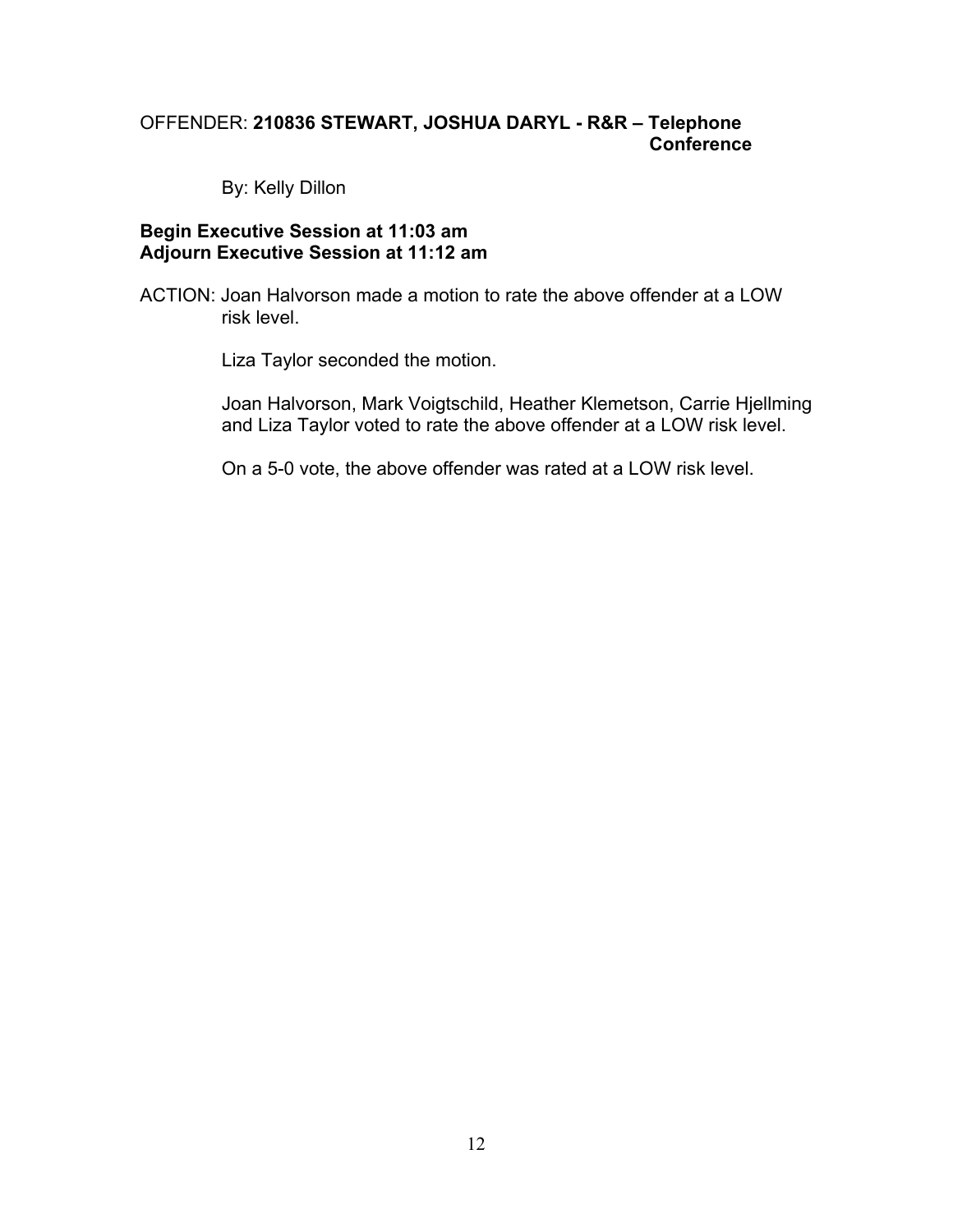# OFFENDER: **118103 KLEIN, EMMITT MONROE - New Assessment**

By: Liza Taylor

# **Begin Executive Session at 11:13 am Adjourn Executive Session at 11:18 am**

ACTION: Liza Taylor made a motion to rate the above offender at a MODERATE risk level.

Joan Halvorson seconded the motion.

Joan Halvorson, Mark Voigtschild, Heather Klemetson, Carrie Hjellming and Liza Taylor voted to rate the above offender at a MODERATE risk level.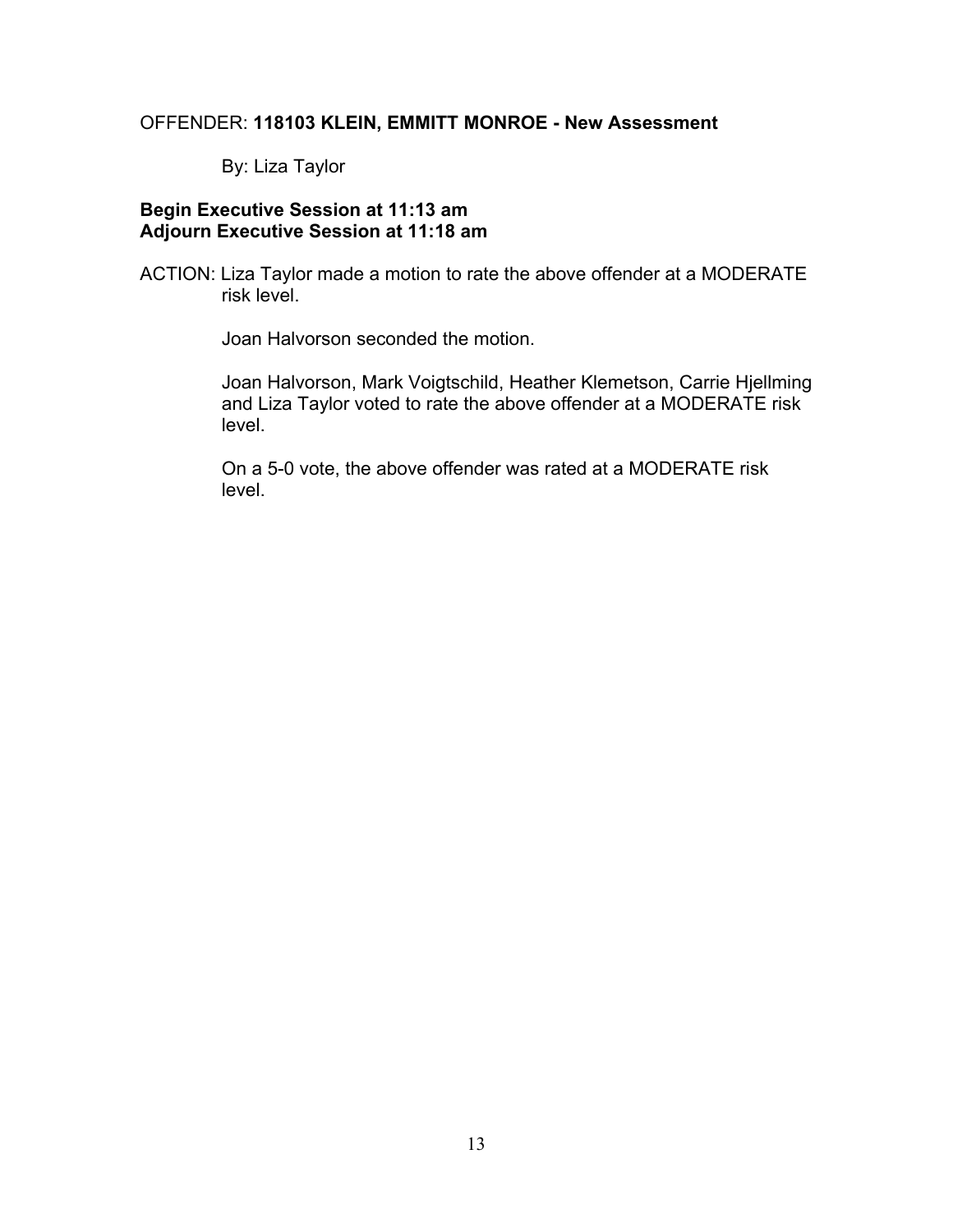#### OFFENDER: **192580 HULTBERG, MAXWELL DEAN - New Assessment**

By: Joan Halvorson

# **Begin Executive Session at 11:19 am Adjourn Executive Session at 11:27 am**

ACTION: Joan Halvorson made a motion to rate the above offender at a MODERATE risk level.

Carrie Hjellming seconded the motion.

Joan Halvorson, Heather Klemetson, Carrie Hjellming and Liza Taylor voted to rate the above offender at a MODERATE risk level.

Mark Voigtschild voted to rate the above offender at a HIGH risk level.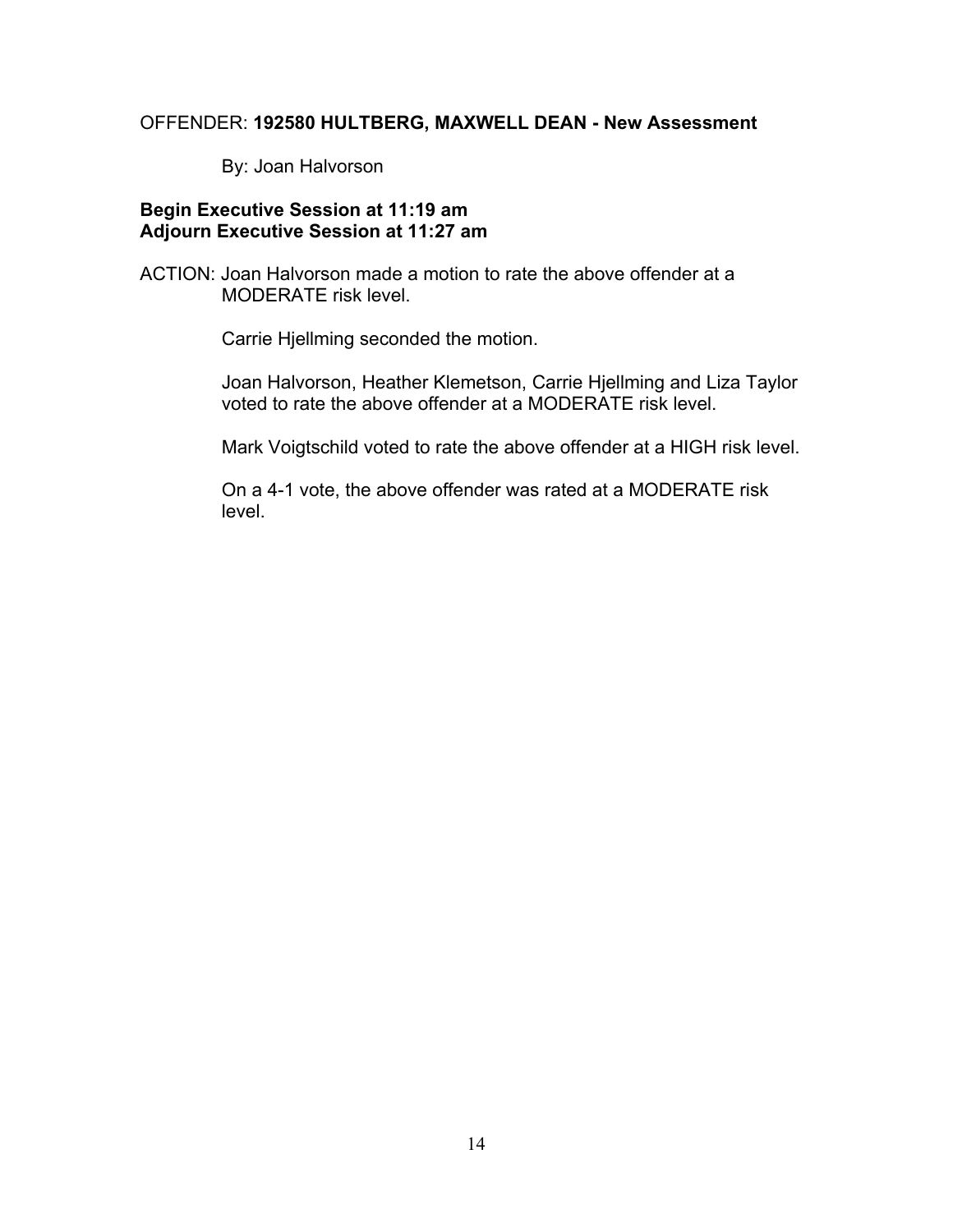#### OFFENDER: **250658 KAYEE, OSCAR - R&R – Telephone Conference**

By: Kelly Dillon

## **Begin Executive Session at 11:28 am Adjourn Executive Session at 11:39 am**

ACTION: Joan Halvorson made a motion to rate the above offender at a MODERATE risk level.

Liza Taylor seconded the motion.

Joan Halvorson, Mark Voigtschild, Heather Klemetson, Carrie Hjellming and Liza Taylor voted to rate the above offender at a MODERATE risk level.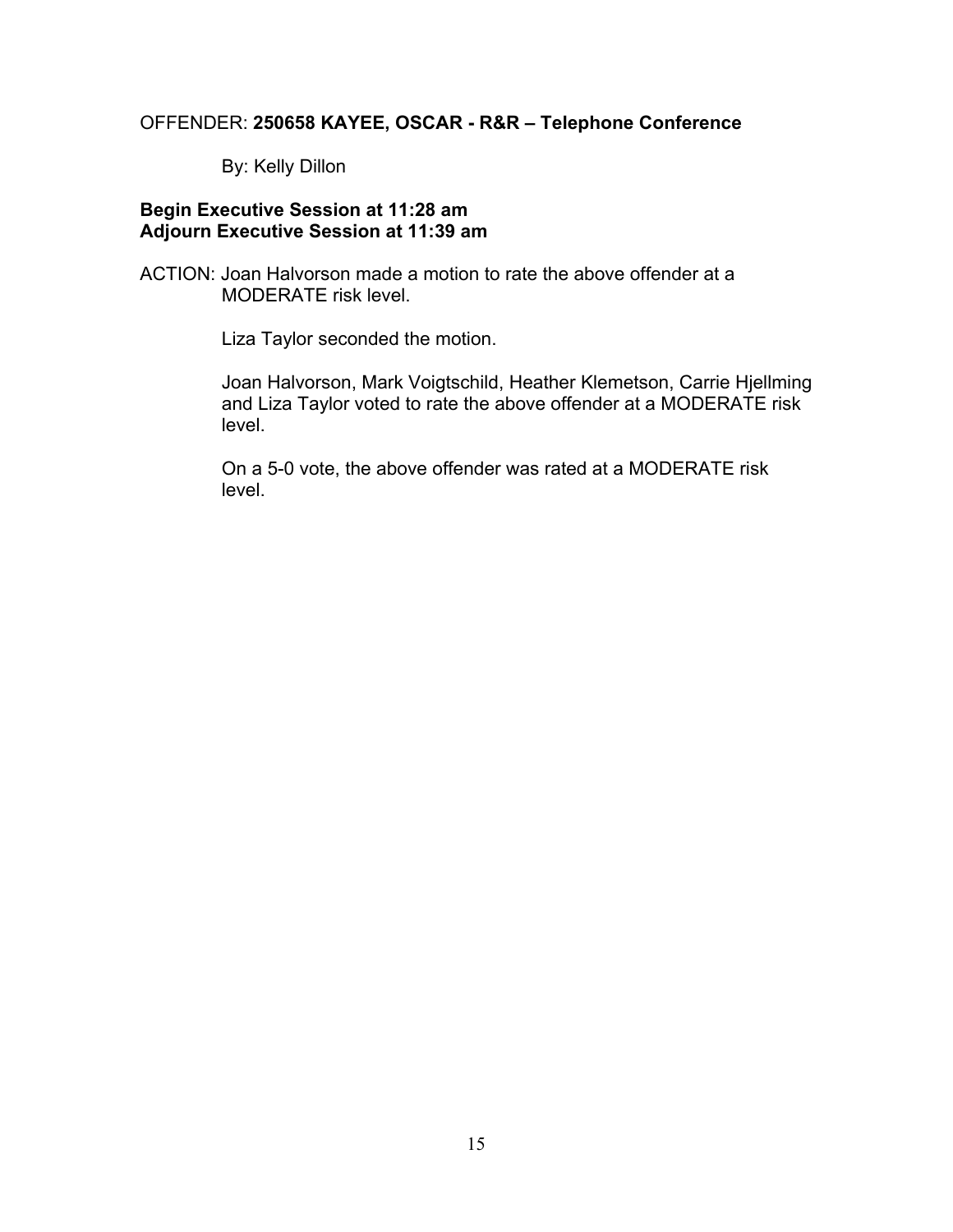# OFFENDER: **275285 HOULE, STETSON RAY - New Assessment**

By: Heather Klemetson

# **Begin Executive Session at 11:40 am Adjourn Executive Session at 11:47 am**

ACTION: Heather Klemetson made a motion to rate the above offender at a HIGH risk level.

Mark Voigtschild seconded the motion.

Joan Halvorson, Mark Voigtschild, Heather Klemetson, Carrie Hjellming and Liza Taylor voted to rate the above offender at a HIGH risk level.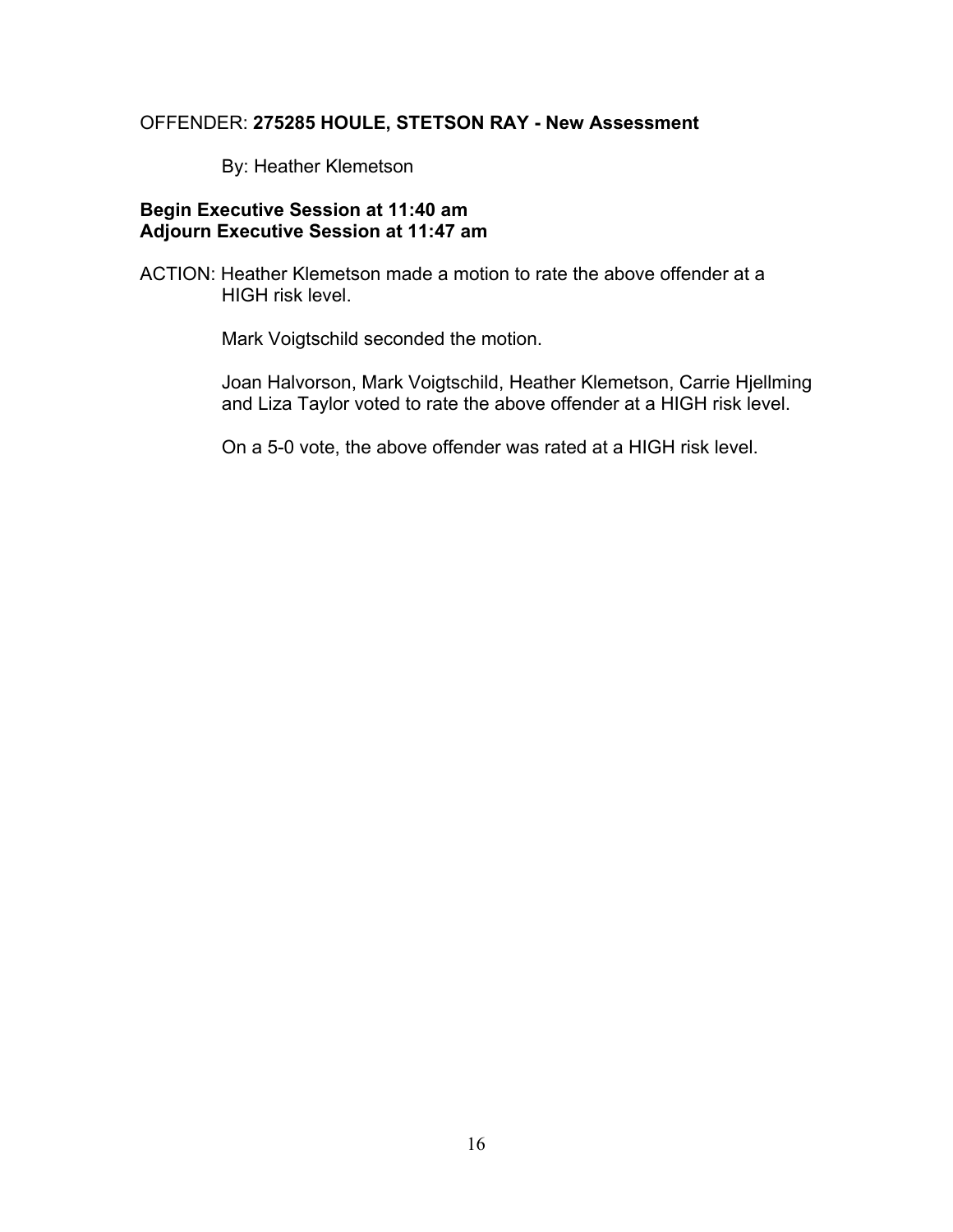#### OFFENDER: **201306 EHLEN, JOHN ROBERT - New Assessment**

By: Heather Klemetson

## **Begin Executive Session at 11:48 am Adjourn Executive Session at 11:56 am**

ACTION: Heather Klemetson made a motion to rate the above offender at a MODERATE risk level.

Mark Voigtschild seconded the motion.

Joan Halvorson, Mark Voigtschild, Heather Klemetson, Carrie Hjellming and Liza Taylor voted to rate the above offender at a MODERATE risk level.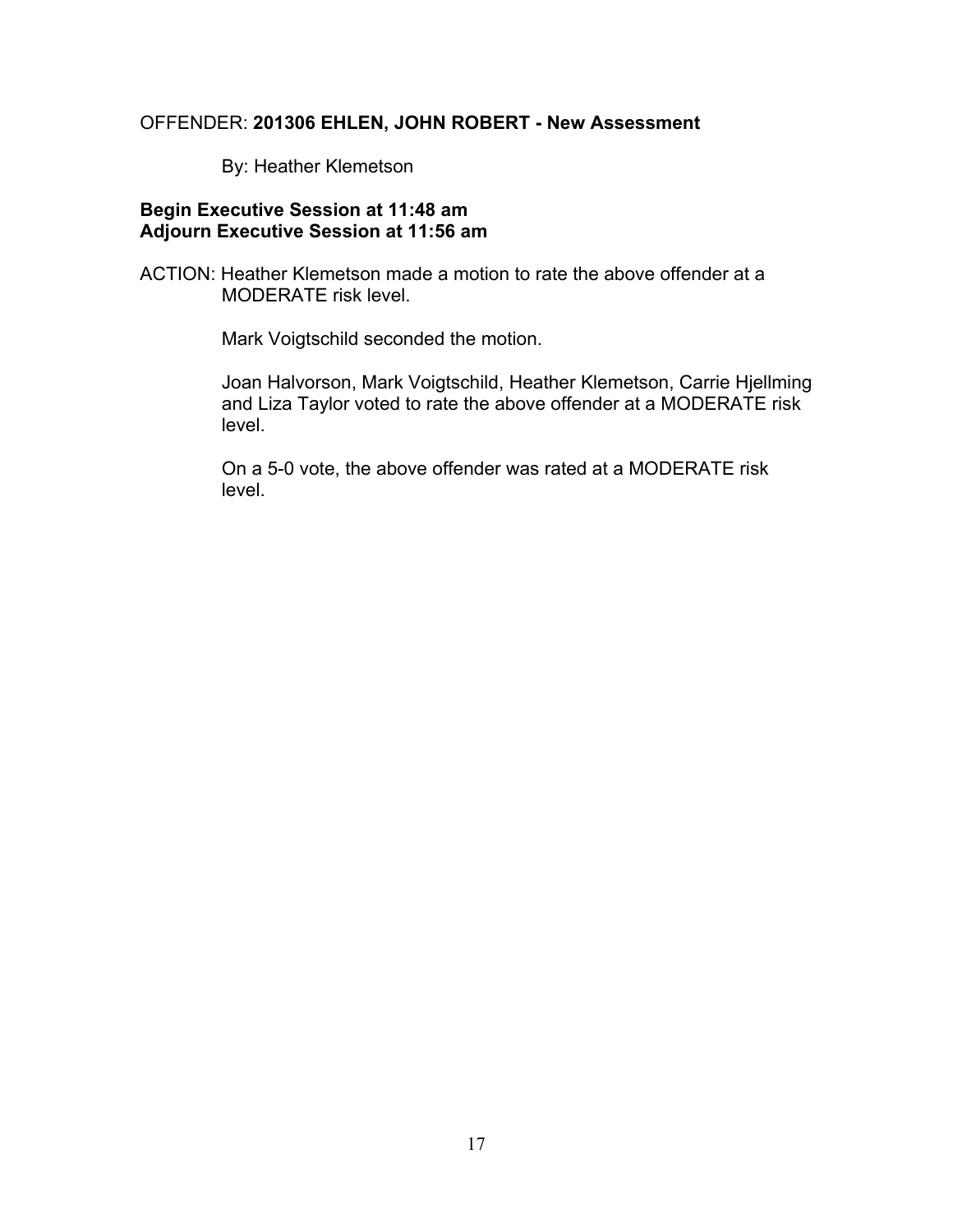# OFFENDER: **164295 MILLAGE, NATHAN DUANE - New Assessment**

By: Joan Halvorson

# **Begin Executive Session at 1:02 pm Adjourn Executive Session at 1:15 pm**

ACTION: Joan Halvorson made a motion to rate the above offender at a LOW risk level.

Mark Voigtschild seconded the motion.

Joan Halvorson, Mark Voigtschild, Heather Klemetson, Carrie Hjellming and Liza Taylor voted to rate the above offender at a LOW risk level.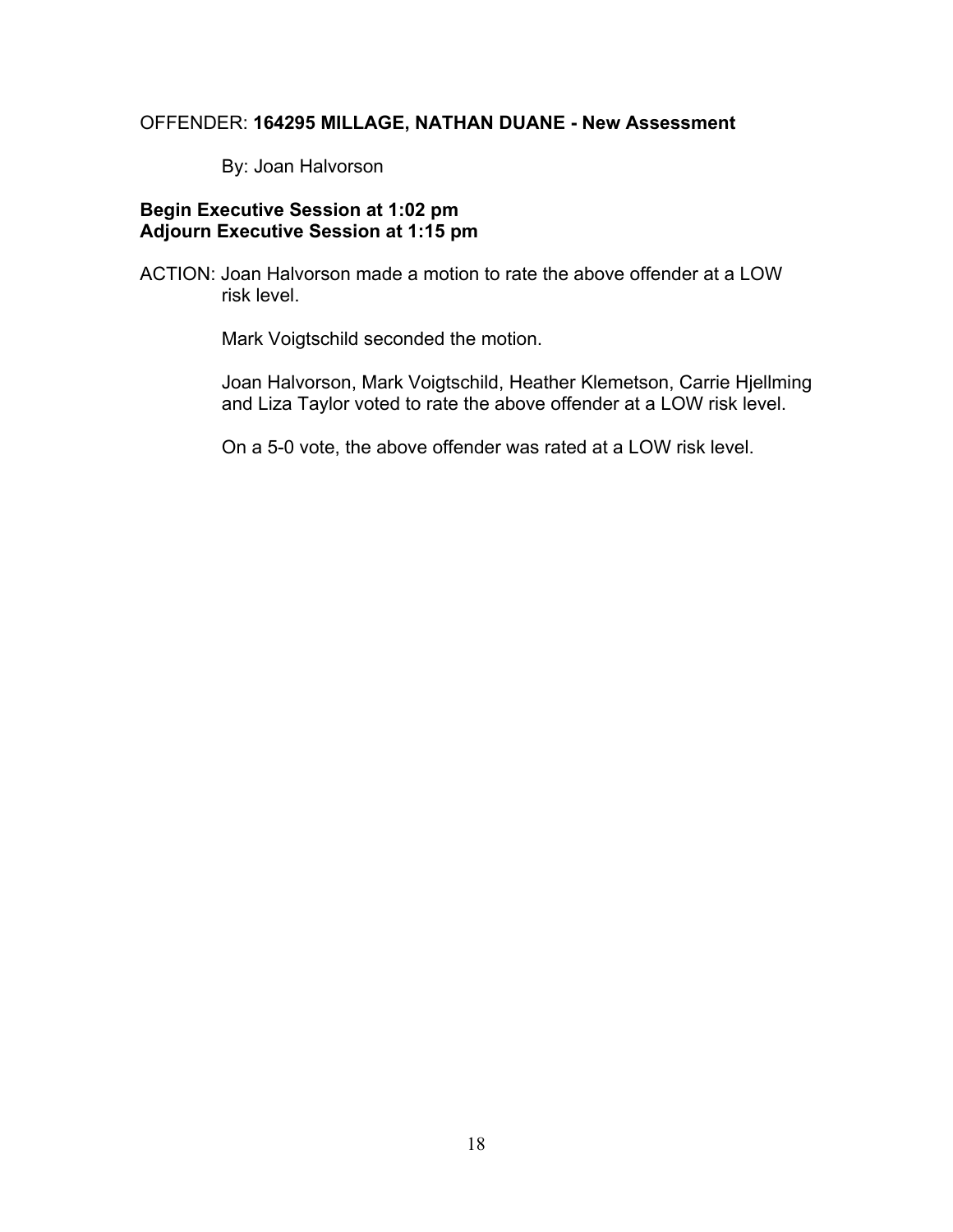#### OFFENDER: **275291 TARNO, TREVOR JAMES MICHAEL - New Assessment**

By: Carrie Hjellming

# **Begin Executive Session at 1:15 pm Adjourn Executive Session at 1:24 pm**

ACTION: Carrie Hjellming made a motion to rate the above offender at a LOW risk level.

Heather Klemetson seconded the motion.

Joan Halvorson, Mark Voigtschild, Heather Klemetson, Carrie Hjellming and Liza Taylor voted to rate the above offender at a LOW risk level.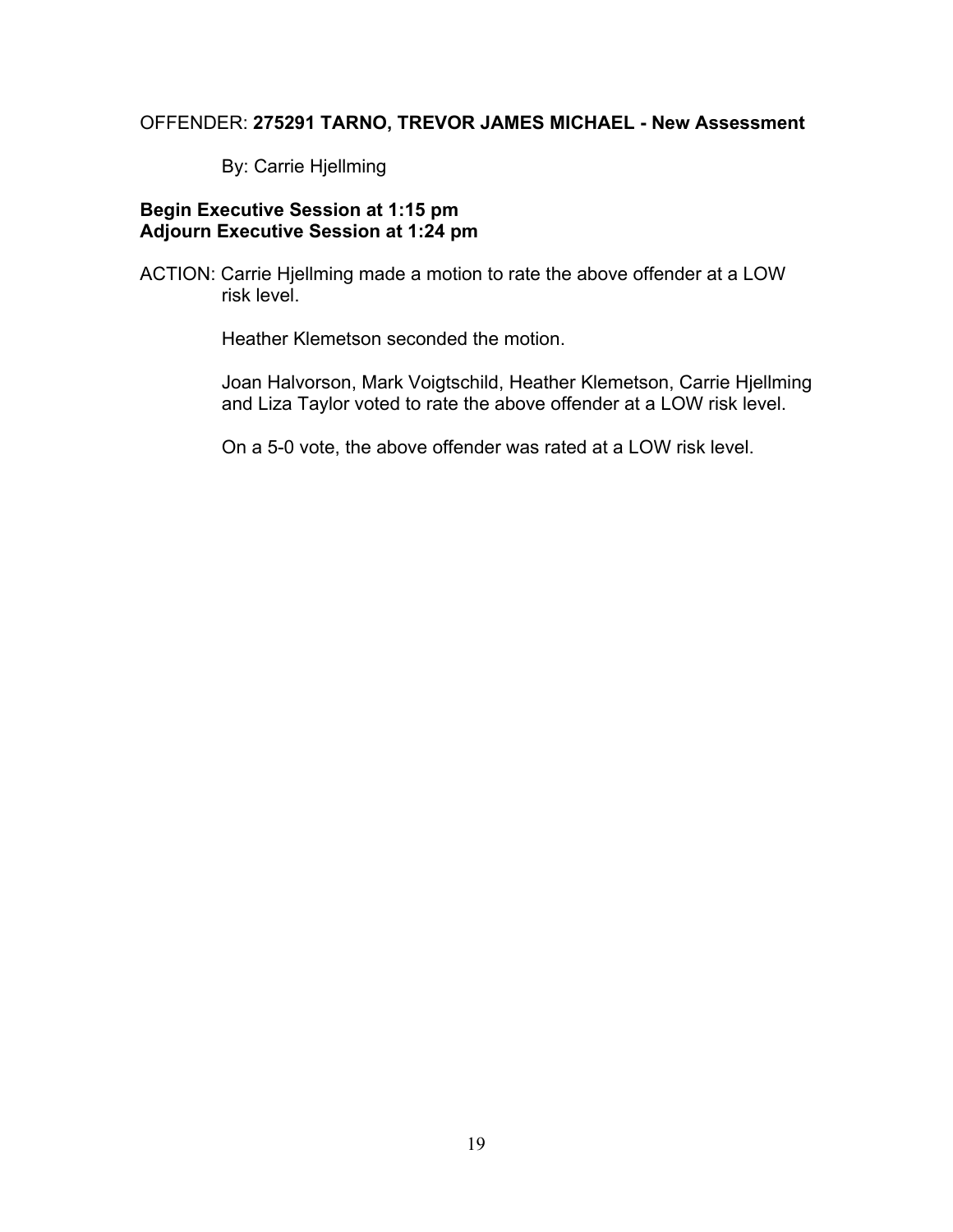#### OFFENDER: **263628 JOHNSON, ERWIN EUGENE - New Assessment**

By: Liza Taylor

# **Begin Executive Session at 1:25 pm Adjourn Executive Session at 1:28 pm**

ACTION: Liza Taylor made a motion to rate the above offender at a MODERATE risk level.

Carrie Hjellming seconded the motion.

Joan Halvorson, Heather Klemetson, Carrie Hjellming and Liza Taylor voted to rate the above offender at a MODERATE risk level.

Mark Voigtschild voted to rate the above offender at a LOW risk level.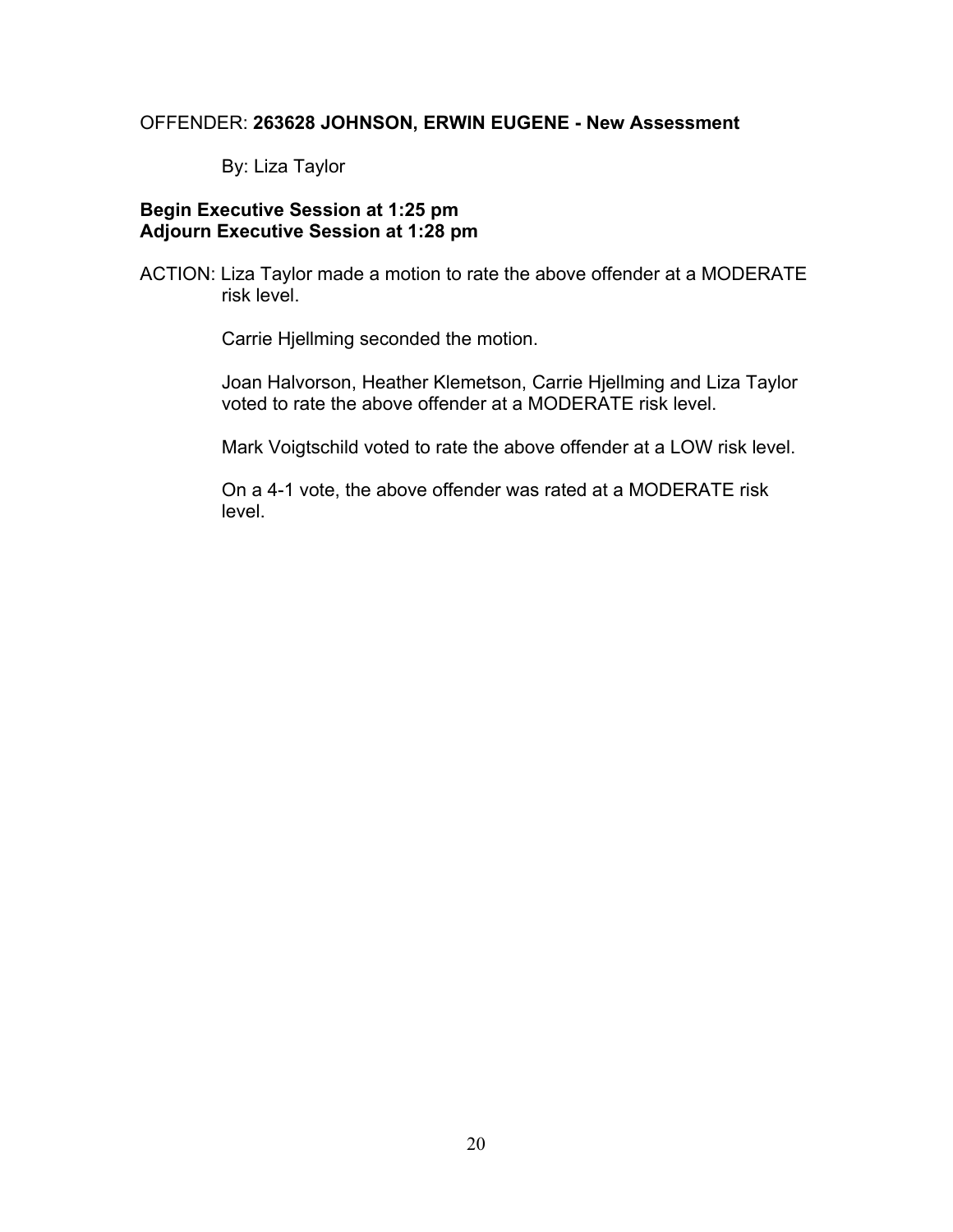#### OFFENDER: **273524 NELSON, CHRISTOPHER LYNN - New Assessment**

By: Mark Voigtschild

## **Begin Executive Session at 1:30 pm Adjourn Executive Session at 1:35 pm**

ACTION: Mark Voigtschild made a motion to rate the above offender at a MODERATE risk level.

Liza Taylor seconded the motion.

Joan Halvorson, Mark Voigtschild, Heather Klemetson, Carrie Hjellming and Liza Taylor voted to rate the above offender at a MODERATE risk level.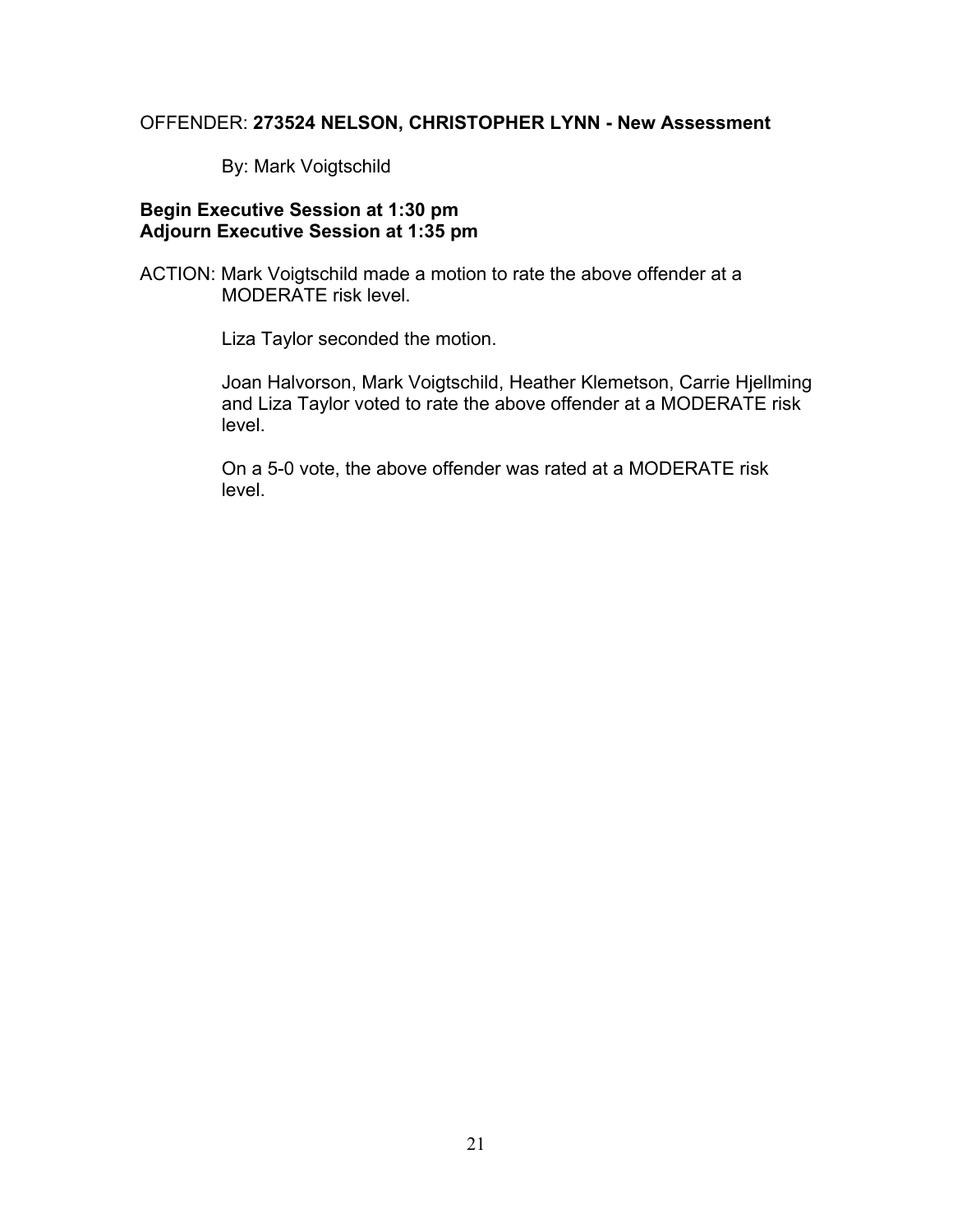# OFFENDER: **270811 SMITH, JAMES ALBERT - New Assessment**

By: Carrie Hjellming

## **Begin Executive Session at 1:35 pm Adjourn Executive Session at 1:39 pm**

ACTION: Carrie Hjellming made a motion to rate the above offender at a MODERATE risk level.

Joan Halvorson seconded the motion.

Joan Halvorson, Mark Voigtschild, Heather Klemetson, Carrie Hjellming and Liza Taylor voted to rate the above offender at a MODERATE risk level.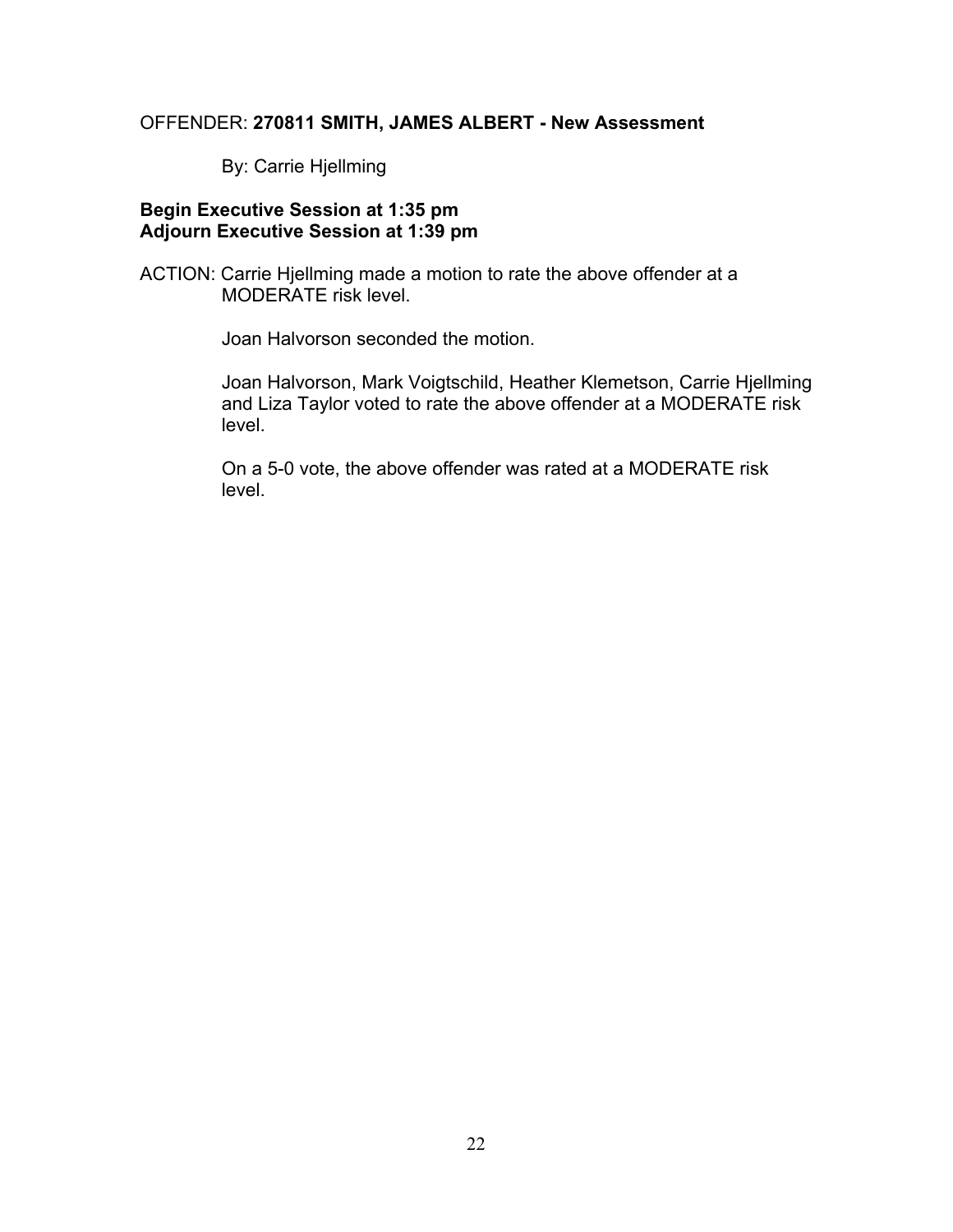#### OFFENDER: **275682 OLSON, CHRISTOPHER LEE - New Assessment**

By: Joan Halvorson

# **Begin Executive Session at 1:40 pm Adjourn Executive Session at 1:44 pm**

ACTION: Joan Halvorson made a motion to rate the above offender at a LOW risk level.

Mark Voigtschild seconded the motion.

Joan Halvorson, Mark Voigtschild, Heather Klemetson, Carrie Hjellming and Liza Taylor voted to rate the above offender at a LOW risk level.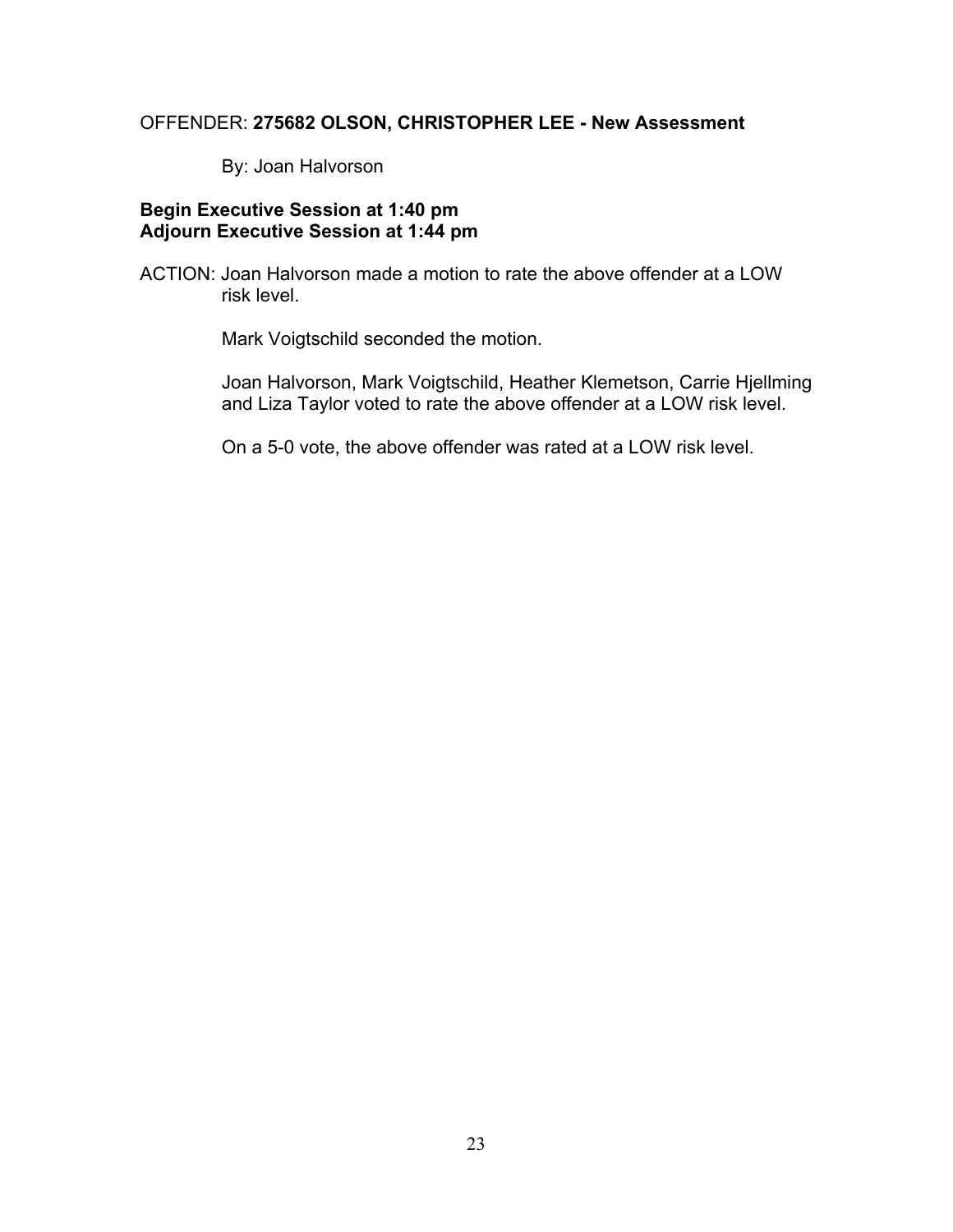# OFFENDER: **180377 PETERSON, TERRANCE LYNN - New Assessment**

By: Liza Taylor

# **Begin Executive Session at 1:45 pm Adjourn Executive Session at 1:52 pm**

ACTION: Liza Taylor made a motion to rate the above offender at a LOW risk level.

Mark Voigtschild seconded the motion.

Joan Halvorson, Mark Voigtschild, Heather Klemetson, Carrie Hjellming and Liza Taylor voted to rate the above offender at a LOW risk level.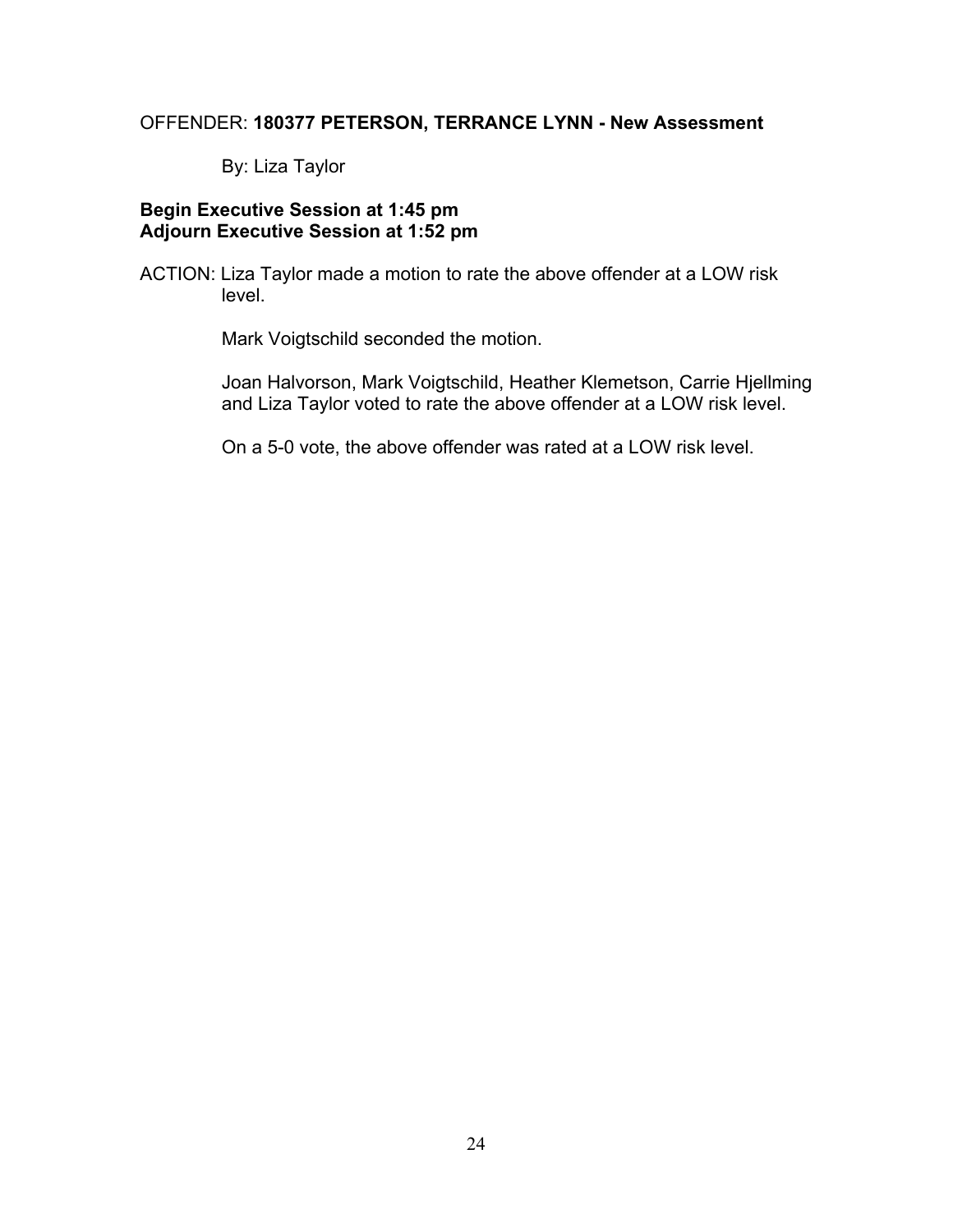# OFFENDER: **252688 STEGMAN, SCOTT CORY - R&R – Telephone Conference**

By: Kelly Dillon

#### **Begin Executive Session at 2:04 pm Adjourn Executive Session at 2:15 pm**

ACTION: Liza Taylor made a motion to rate the above offender at a LOW risk level.

Mark Voigtschild seconded the motion.

Joan Halvorson, Mark Voigtschild, Carrie Hjellming, Liza Taylor and Kelly Dillon voted to rate the above offender at a LOW risk level.

Heather Klemetson abstained from voting for the above offender.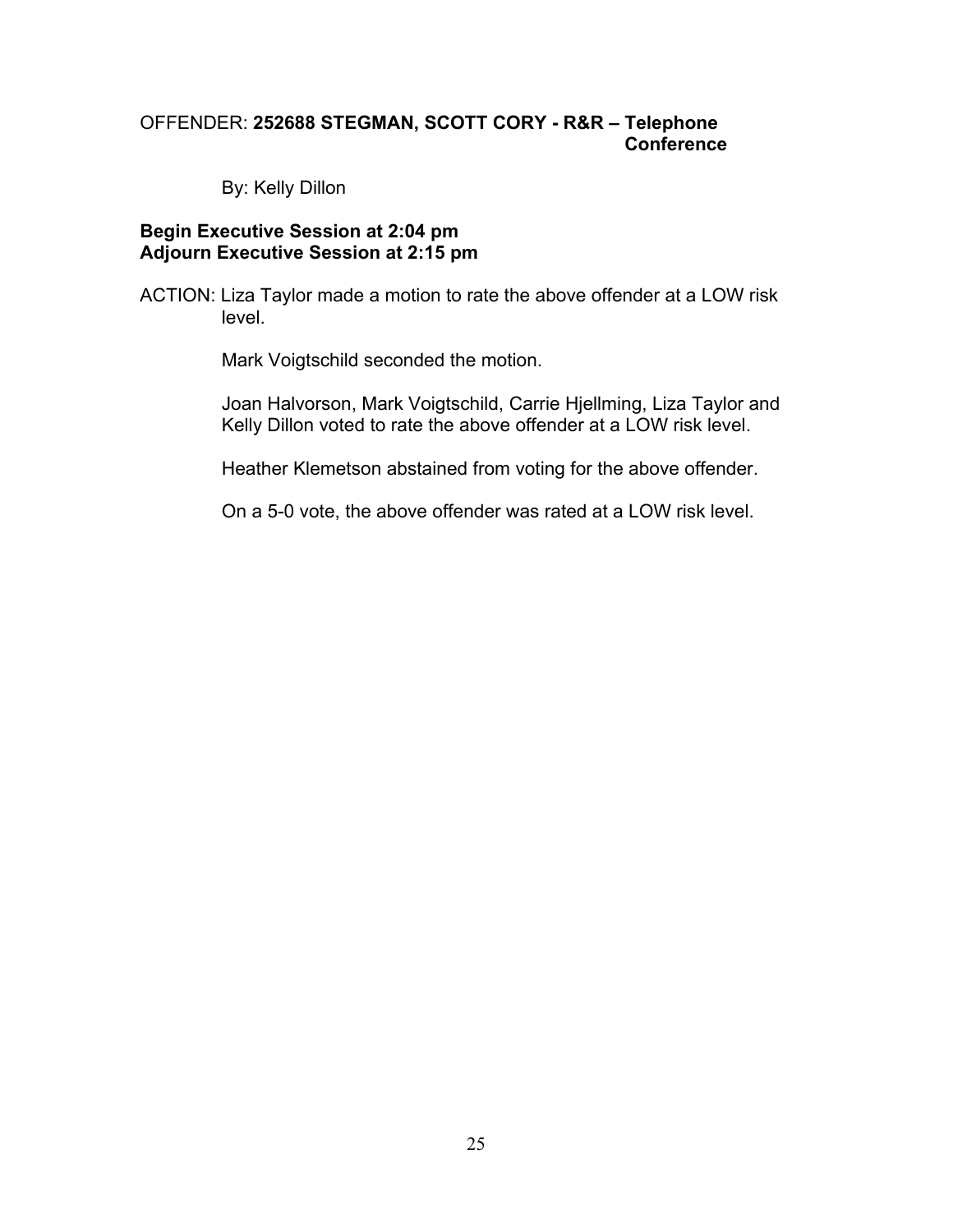#### OFFENDER: **273063 MORRISON, RICHARD EUGENE - New Assessment**

By: Mark Voigtschild

# **Begin Executive Session at 2:16 pm Adjourn Executive Session at 2:24 pm**

ACTION: Mark Voigtschild made a motion to rate the above offender at a MODERATE risk level.

Carrie Hjellming seconded the motion.

Joan Halvorson, Mark Voigtschild and Carrie Hjellming voted to rate the above offender at a MODERATE risk level.

Heather Klemetson and Liza Taylor voted to rate the above offender at a LOW risk level.